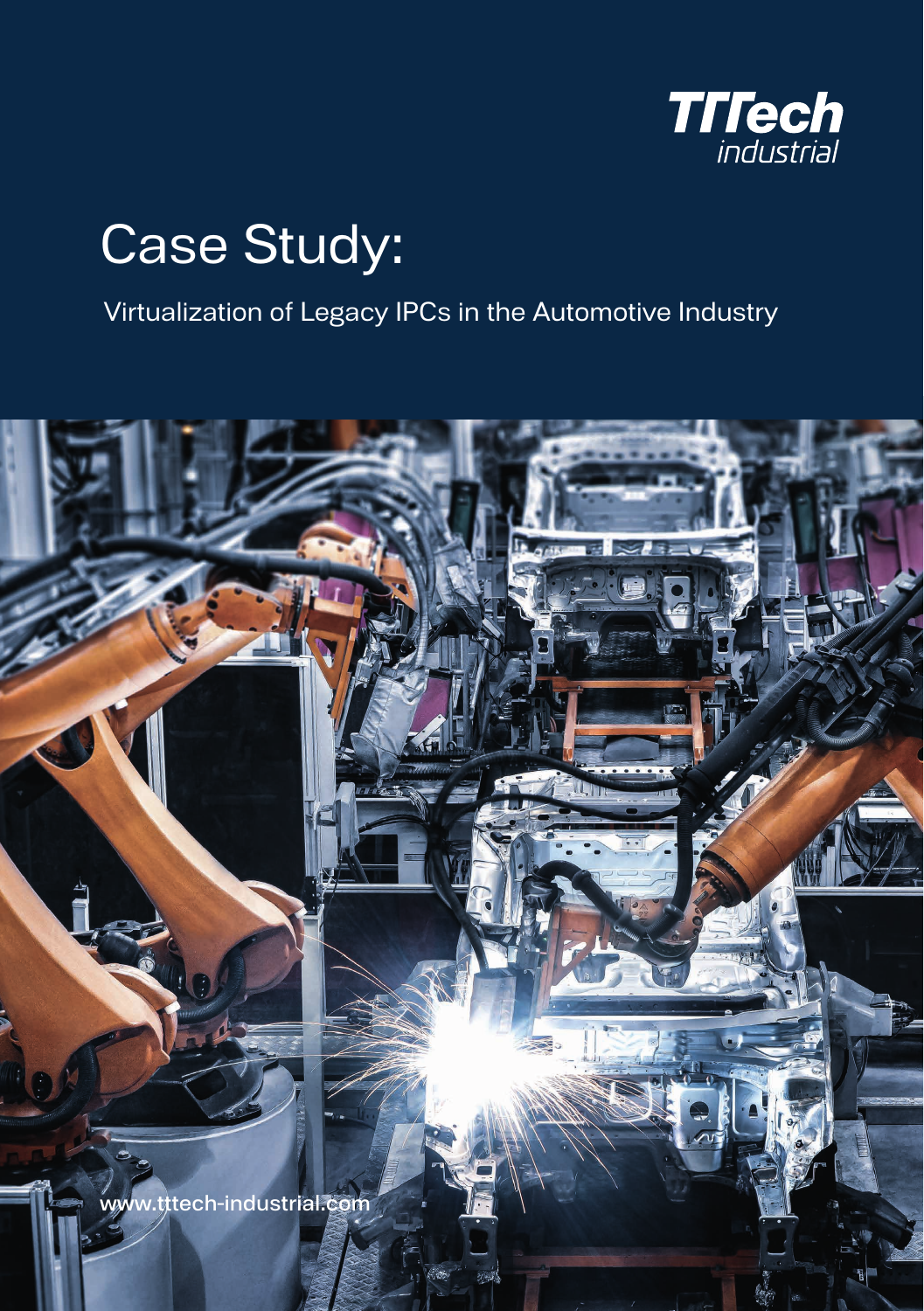

The customer is a Japanese system integrator in the automotive industry with a focus on supporting customers on their way to digital transformation.

## **Challenge**

The Japanese automotive industry delivers quality through continuous improvement of their production processes. However, wellhoned processes that work for the organization are often maintained for many years with minimal adaptations. In such cases, the software involved may outlive the industrial PCs (IPCs) it was installed on. As a result, hardware may need to be replaced, but the software needs to be maintained as is.

However, the software and the respective operating systems, in most cases Microsoft Windows versions (ranging from Windows XP to Windows 2003), do not generally run on newer hardware. Additionally, legacy installations do not provide up-to-date features of centralized supervision and management which are desirable in a modern IT infrastructure to reduce the cost of operation.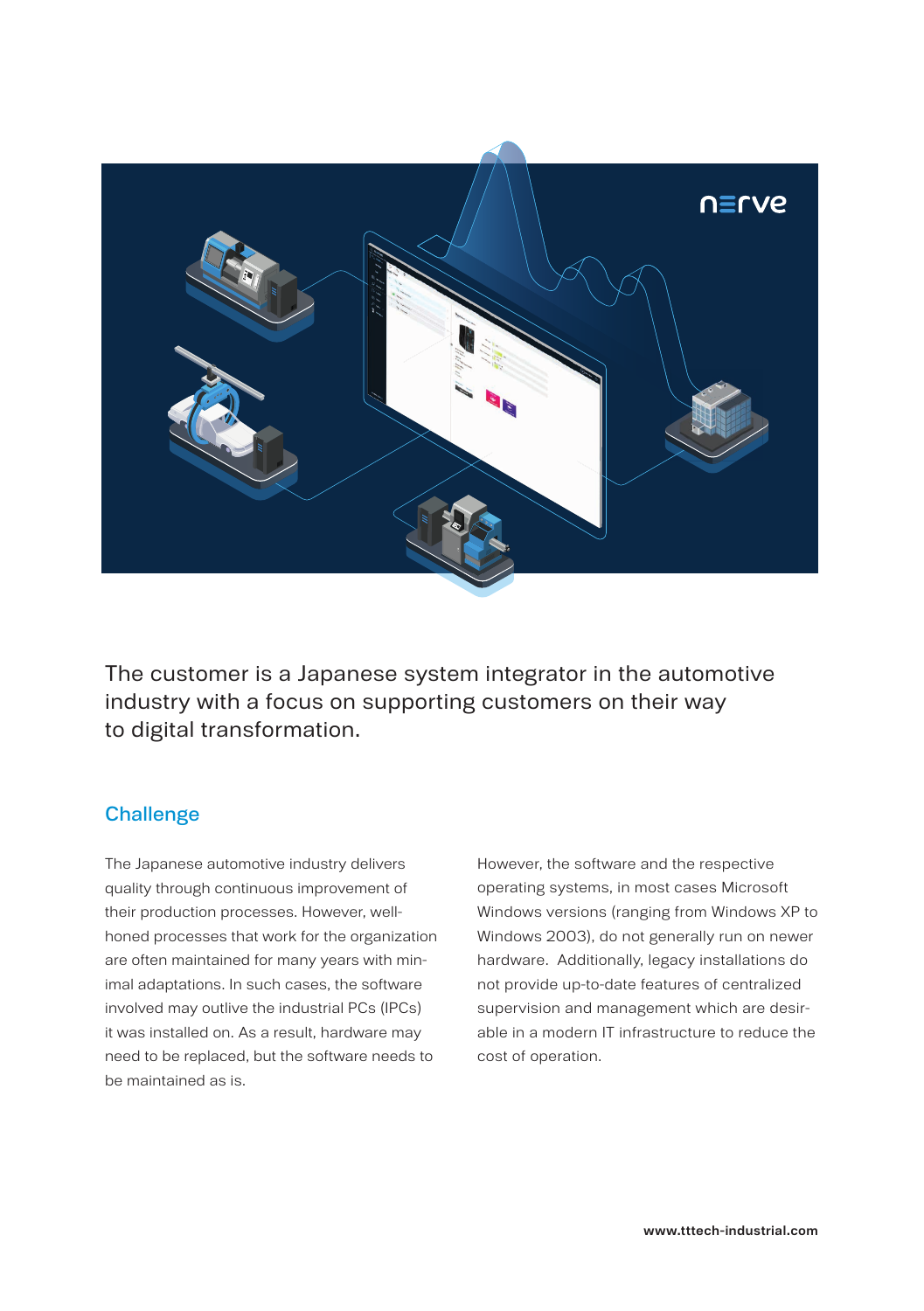## **Solution**

Introducing Nerve as managed edge computing platform addresses the challenges mentioned above by providing legacy IPC virtualization, enriched with software management, monitoring, and remote access capabilities.

Virtualization is commonly used in data centers and on server-class hardware. Nerve brings virtualization to IPC-class hardware. The hypervisor, core component of any virtualization system, in Nerve is configured to support legacy Windows operating systems by emulating hardware drivers which are not available in modern IPCs.

Customers replacing hardware often face the challenge of porting existing software, a capability that even the original software vendor may not be able to provide. Using Nerve, an old IPC can be replaced with a modern IPC, without the customer having to port their existing software to new Windows versions. This saves considerable engineering effort for porting applications to

a new system or recreating legacy functionality with new software on modern hardware.

In addition, by migrating the existing application to a virtual machine on a managed virtualization platform, new functionalities become available without any further software changes. Using Nerve, a virtual machine can be started, stopped and automatically backedup from the central Management System. Even the health status of the system can be monitored centrally and can be forwarded to the alarming systems of the operations team. Centralized logging enables the capture of audit logs which trace relevant changes in the system. Integrated remote access permits viewing an IPC's virtual screen from any location within the company network.

As a result, the virtualization of old IPCs is not just a makeshift solution but an actual improvement of the system's functionality.



*Figure 1: Legacy IPC migration to Nerve*